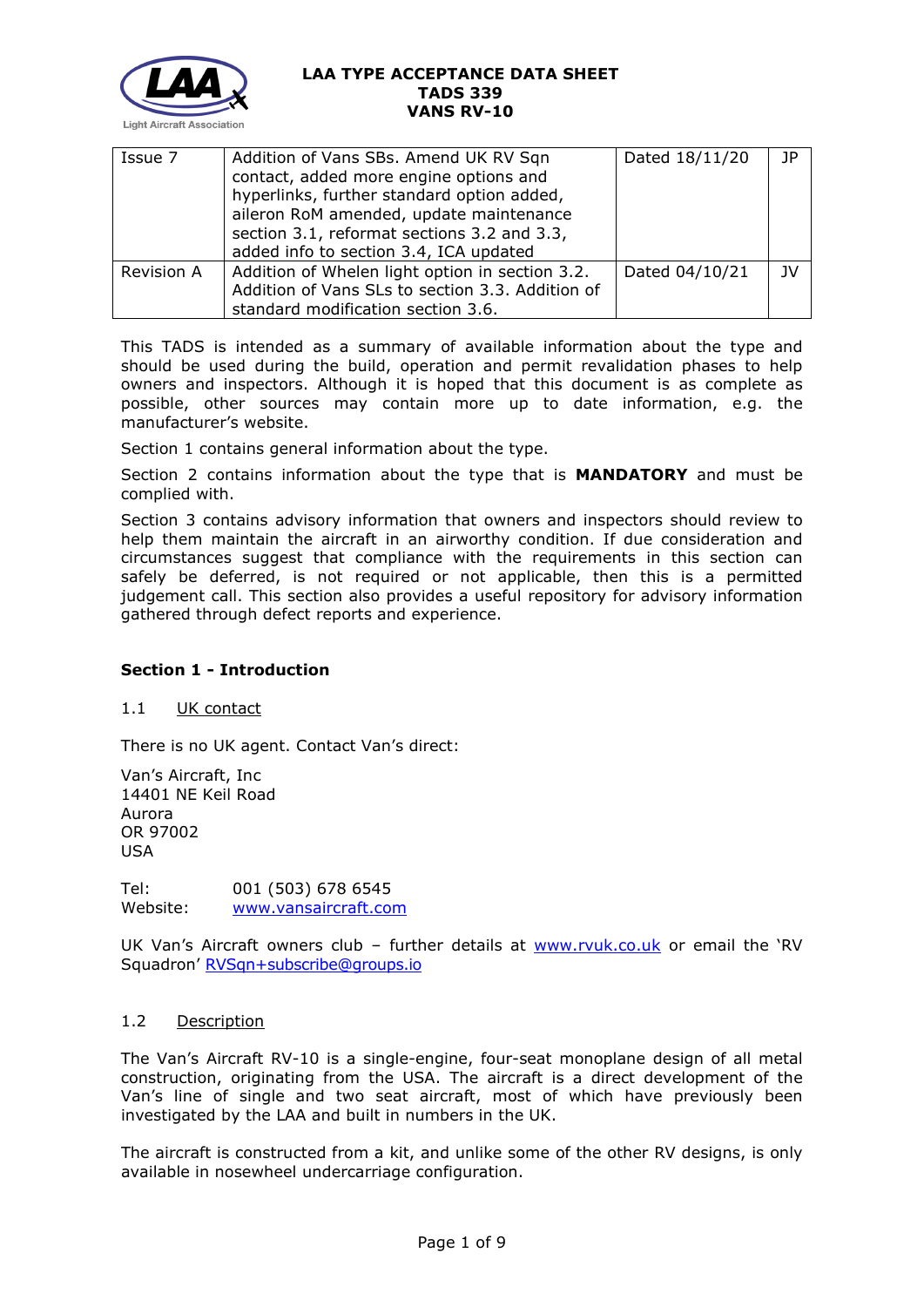

The aircraft is a low-wing monoplane of conventional layout. The fuselage is of monocoque construction with sheet aluminium skins. The design methodology borrows heavily from the Van's RV-3, -4, -6/-6A, -7/-7A, –8/-8A and -9/9A designs. Unusually, however, the cabin top and windscreen pillars are manufactured as a one-piece fibreglass moulding, and twin gull-wing doors are fitted allowing straightforward access to both rows of side-by-side seating. A large rear baggage locker is incorporated, which is accessed via a hinged baggage door on the left-hand side of the aircraft. Full dual controls are fitted.

The aircraft is designed to use six-cylinder Lycoming IO-540 type engines. LAA administered examples of the type must be fitted with a certified engine and propeller combination.

Hartzell and MT propellers have been approved by LAA Engineering for installation on the RV-10. Note that the only propeller(s) approved for an individual aircraft are those listed on the individual aircraft's Operating Limitations document or in the  $PTL/1$ (Propeller Type List) for the type.

The Van's RV-10 is an SEP Aeroplane (colloquially known as 'Group A category') with a maximum gross weight of 2700 lb (1225 kg).

# **Section 2 – Mandatory information for owners, operators and inspectors**

At all times, responsibility for the maintenance and airworthiness of an aircraft rests with the owner. Condition No 3 of a Permit to Fly requires that: *"the aircraft shall be maintained in an airworthy condition".* 

# 2.1 Fast Build Kit 51% Compliance

The contents of the standard fast build kit is accepted as compliant with the 51% 'major portion' requirements on the basis that it is the same kit standard that has been accepted as 51% compliant by the FAA.

## 2.2 Build Manual

RV-10 Assembly Manual and RV-10 drawings. Most of the revisions to the RV-10 drawings issued since 2004 can be found in the [RV-10 Service Information and](https://www.vansaircraft.com/service-information-and-revisions/?aircraft=rv-10&doctype=all&sort=date)  [Revisions](https://www.vansaircraft.com/service-information-and-revisions/?aircraft=rv-10&doctype=all&sort=date) section of the Van's Aircraft website.

Van's Aircraft newsletter, the [RVator,](https://www.vansaircraft.com/rvator/) provides useful additional guidance. Although no longer produced (Van's publish more information on their website and on 'social media', the past RVators still provide useful information.

## 2.3 Build Inspections

Build inspection schedule 56 (Van's RV-10 aircraft).

Inspector approval codes A-A, A-M or K.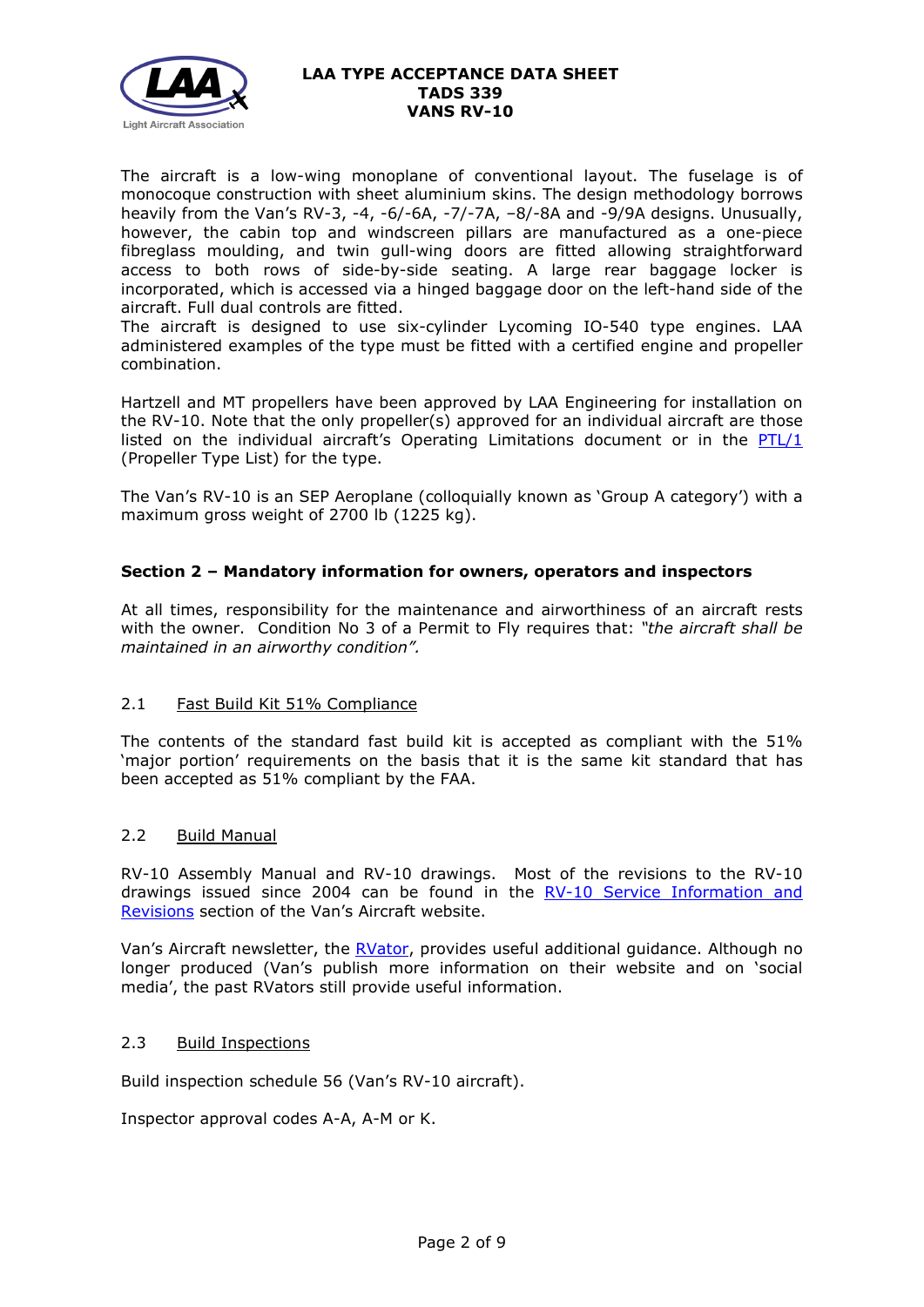

As a four-seat aircraft, the inspector must also be specifically accepted by the LAA for inspecting the build of a Van's RV-10 type aircraft. Inspector signing off final inspection also requires 'first flight' endorsement.

## 2.4 Flight and Maintenance Manuals

A Pilot's Operating Handbook specific to each aircraft must be compiled using a template available from LAA Engineering.

A maintenance schedule specific to each aircraft must be agreed with LAA Engineering prior to initial issue of a Permit to Fly. This must include scheduled 50 hour/6 month checks.

## 2.5 Mandatory Permit Directives

None applicable specifically to this aircraft type.

Also check the LAA website for MPDs that are non-type specific [\(TL2.22\)](http://www.lightaircraftassociation.co.uk/engineering/TechnicalLeaflets/Operating%20An%20Aircraft/TL%202.22%20non-type%20specific%20MPDs.pdf).

2.6 LAA Required Modifications (including LAA issued AILs, SBs, etc)

The following modifications are required to be installed:

| Reference | Description |
|-----------|-------------|
|-----------|-------------|

- MOD-339-001 The addition of a restraint system or barrier to prevent baggage in the baggage compartment moving forward into the cabin area during an accident. Standard Modification **SM12569** gives a standard method of achieving this.
- MOD-339-002 To minimise the risk of trim servo runaway causing control difficulties in flight, the electric trim systems must be fitted with an isolator switch easily accessible to the pilot in flight.
- MOD-339-003 An acceptable stall warner system must be fitted to provide artificial stall warning.
- MOD-339-004 To minimise the possibility of elevator trim tab flutter due to the Teleflex cable attachment failing at the back end, an acceptable improved design of attachment must be fitted replacing the standard Van's part WD-415-1 which consists of a nut edge-welded to a steel plate. An acceptable alternative is the alternative machined rear anchor for the elevator trim cable available from after-market suppliers 'Rivethead', however, 'Rivethead' is no longer trading. The equivalent part as supplied by 'IFLYRV10' is also acceptable.
- MOD-339-005 To minimise the loss of strength in the critical section of the composite cabin top at elevated temperatures, the cabin top must be painted white in the vicinity of the shoulder harness attachments.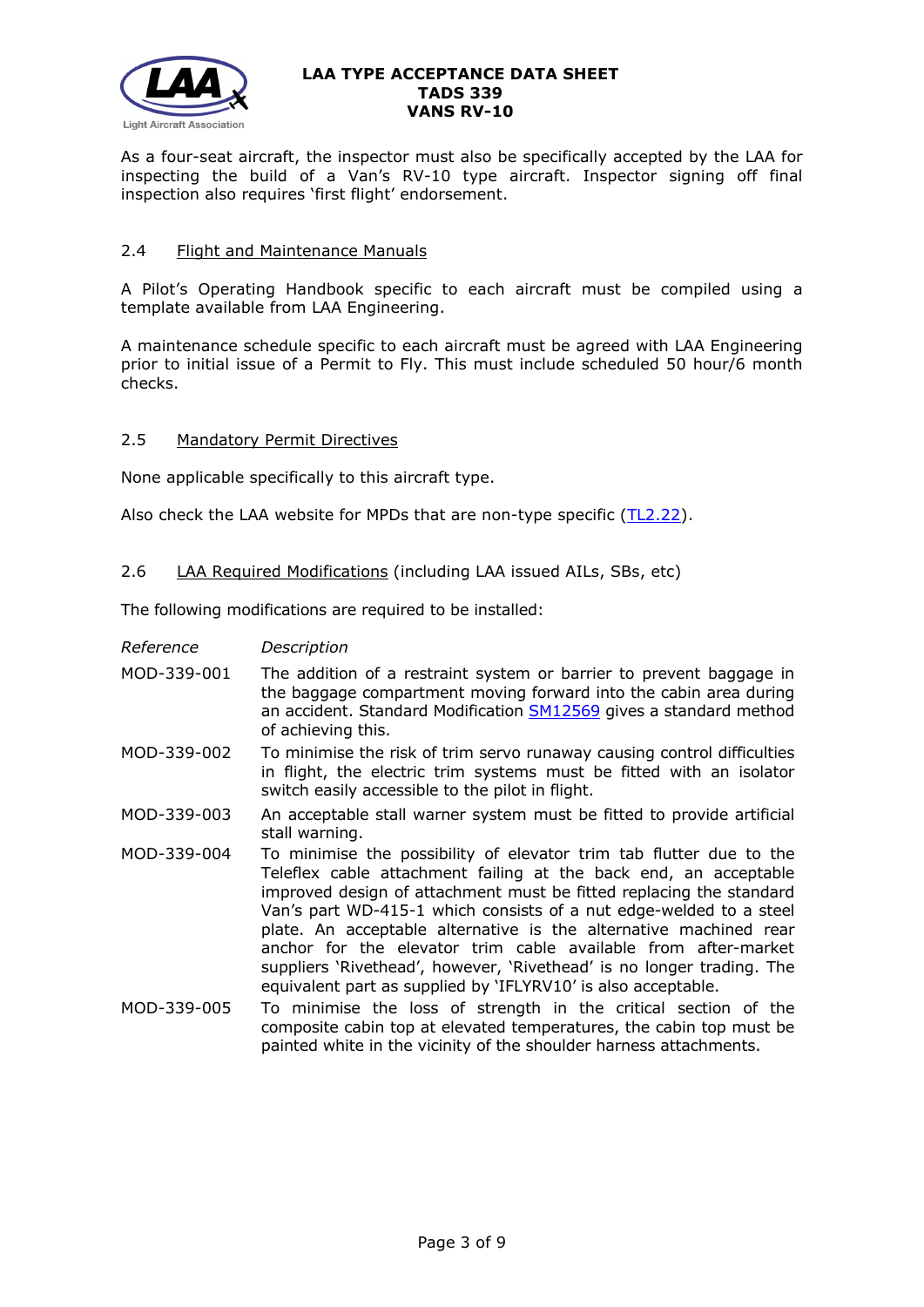

2.7 Additional engine operating limitations to be placarded or shown by instrument markings

Notes:

- Refer to the engine manufacturer's latest documentation for the definitive parameter values and recommended instruments.
- Where an instrument is not fitted, the limit need not be displayed.

## 2.8 Control surface deflections

| Ailerons          | Up    | 25 to 32 $^{\circ}$ |
|-------------------|-------|---------------------|
|                   | Down  | 15 to 17°           |
| Elevators         | Up    | 25 to $30^\circ$    |
|                   | Down  | 20 to $25^\circ$    |
| Rudder            | Left  | 30 to 35°           |
|                   | Right | 30 to 35°           |
| Flap              | Down  | $30 - 33$ °         |
| Port elevator tab | Up    | o٥                  |
|                   | Down  | 32-35°              |
| Sthd elevator tab | Up    | $23 - 25^{\circ}$   |
|                   | Down  | $32 - 35^{\circ}$   |

## 2.9 Operating Limitations and Placards

(Note that the wording on an individual aircraft's Operating Limitations document takes precedence, if different.)

- 1. Maximum number of occupants authorised to be carried: Four
- 2. The aircraft must be operated in compliance with the following operating limitations, which shall be displayed in the cockpit by means of placards or instrument markings:
	- 2.1 Aerobatic Limitations Aerobatic manoeuvres are prohibited. Intentional spinning is prohibited.
	- 2.2 Loading Limitations Maximum Total Weight Authorised: 2700 lb (1225 kg) CG Range: 107.84" to 116.24" (273.9 cm to 295.3 cm) aft of datum Datum Point is: a point 99.44" (252.6 cm) forward of the leading edge of the wing Maximum baggage weight: 100 lb (45 kg)
	- 2.3 Engine Limitations Maximum Engine RPM: 2700
	- 2.4 Airspeed Limitations Maximum Indicated Airspeed  $(V_{NE})$ : 230 mph (200 kts)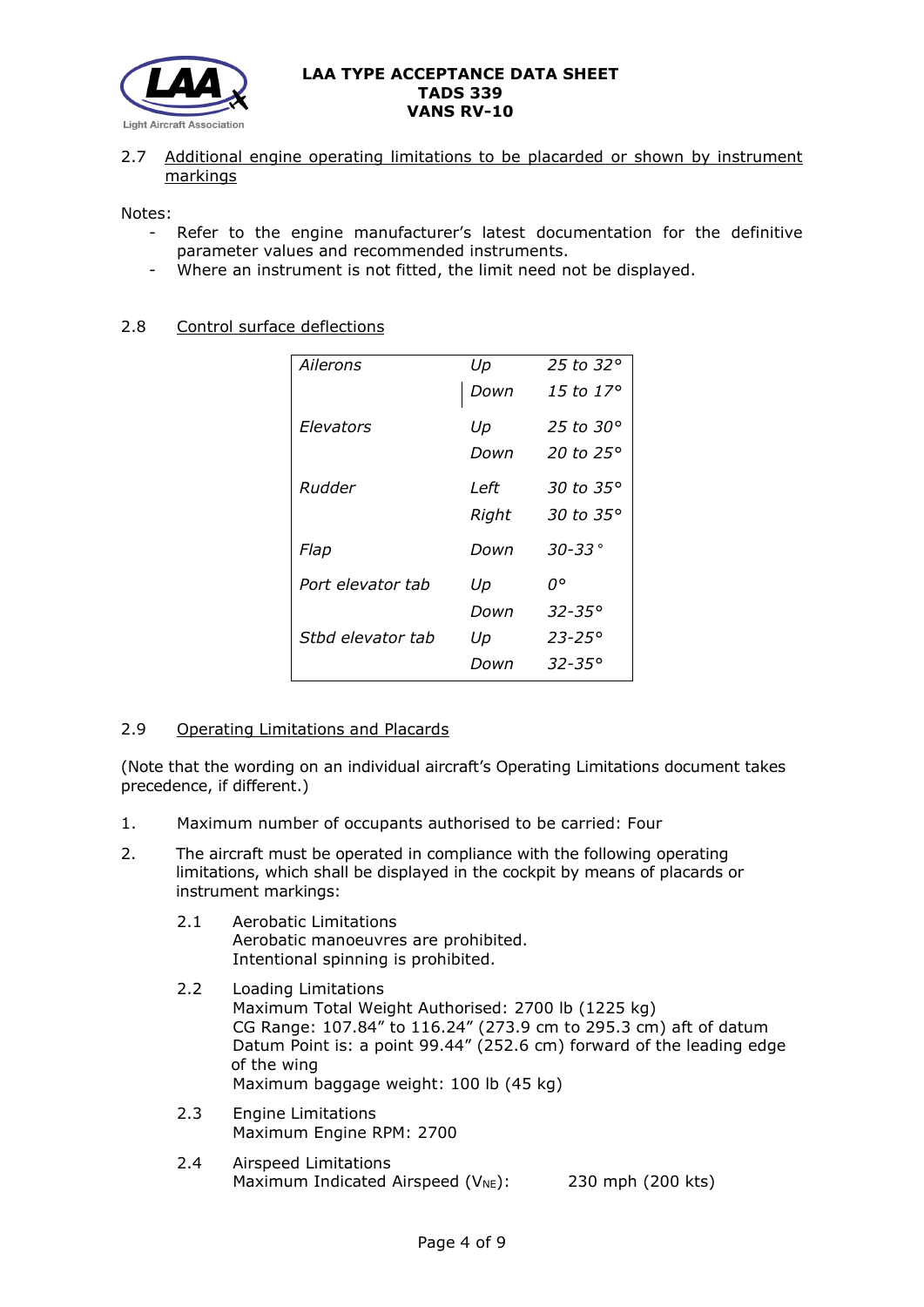

Maximum Indicated Airspeed (Rough Air): 180 mph (157 kts) Max Indicated Airspeed Flaps Extended: 0-18°: 110 mph (96 kts) 19-33°: 100 mph (87 kts)

2.5 Other Limitations The aircraft shall be flown by day and under Visual Flight Rules only. Smoking in the aircraft is prohibited.

## Additional Placards:

"Occupant Warning - This Aircraft has not been Certificated to an International Requirement"

A fireproof identification plate must be fitted to fuselage, engraved or stamped with aircraft's registration letters.

## 2.10 Maximum permitted empty weight

N/A

## **Section 3 – Advice to owners, operators and inspectors**

## 3.1 Maintenance Manual

A maintenance schedule specific to each aircraft is required and must be agreed with LAA Engineering prior to initial issue of a Permit to Fly. In addition to standard annual inspections, the maintenance schedule must include 50 hour/6 month checks.

Further details on maintenance documentation can be found in the **Aircraft** [Maintenance](http://www.lightaircraftassociation.co.uk/engineering/Maintenance/Aircraft_Maintenance.html) section of the LAA website.

## 3.2 Manufacturer's/Standard Options

Vans offer a great number of options in their catalogue of accessories, the majority of which are accepted by the LAA. Refer to LAA Technical Leaflet [TL 3.08](http://www.lightaircraftassociation.co.uk/engineering/TechnicalLeaflets/Mods%20and%20Repairs/TL%203.08%20Manufacturers%20Options%20for%20Vans%20Aircraft.pdf) for details.

The following items are also permitted to be fitted as optional equipment, without further reference to LAA Engineering. Installations must be inspected by an LAA Inspector against the supplied installation instructions and a PMR entered into the logbook.

Note: Contact LAA Engineering for further details of a specific referenced mod.

| Manufacturer/Supplier | Description                                                                                            | LAA Mod No |
|-----------------------|--------------------------------------------------------------------------------------------------------|------------|
| Andair                | Fuel pump PX375-TC (on fuel injected engines n/a<br>only and only pump serial numbers 30453 and<br>on) |            |
| Andair                | Lockable fuel caps                                                                                     | n/a        |
| Dynon                 | Heated pitot/AoA head on a Gretz mount                                                                 | Mod 14324  |
| Dynon                 | Heated pitot/AoA head on a Safeair1 mount                                                              | Mod 12551  |
| Garmin                | GAP 26 pitot head on a Safeair1 mount                                                                  | Mod 14084  |
| Whelen                | Microburst series nav and strobe lights                                                                | n/a        |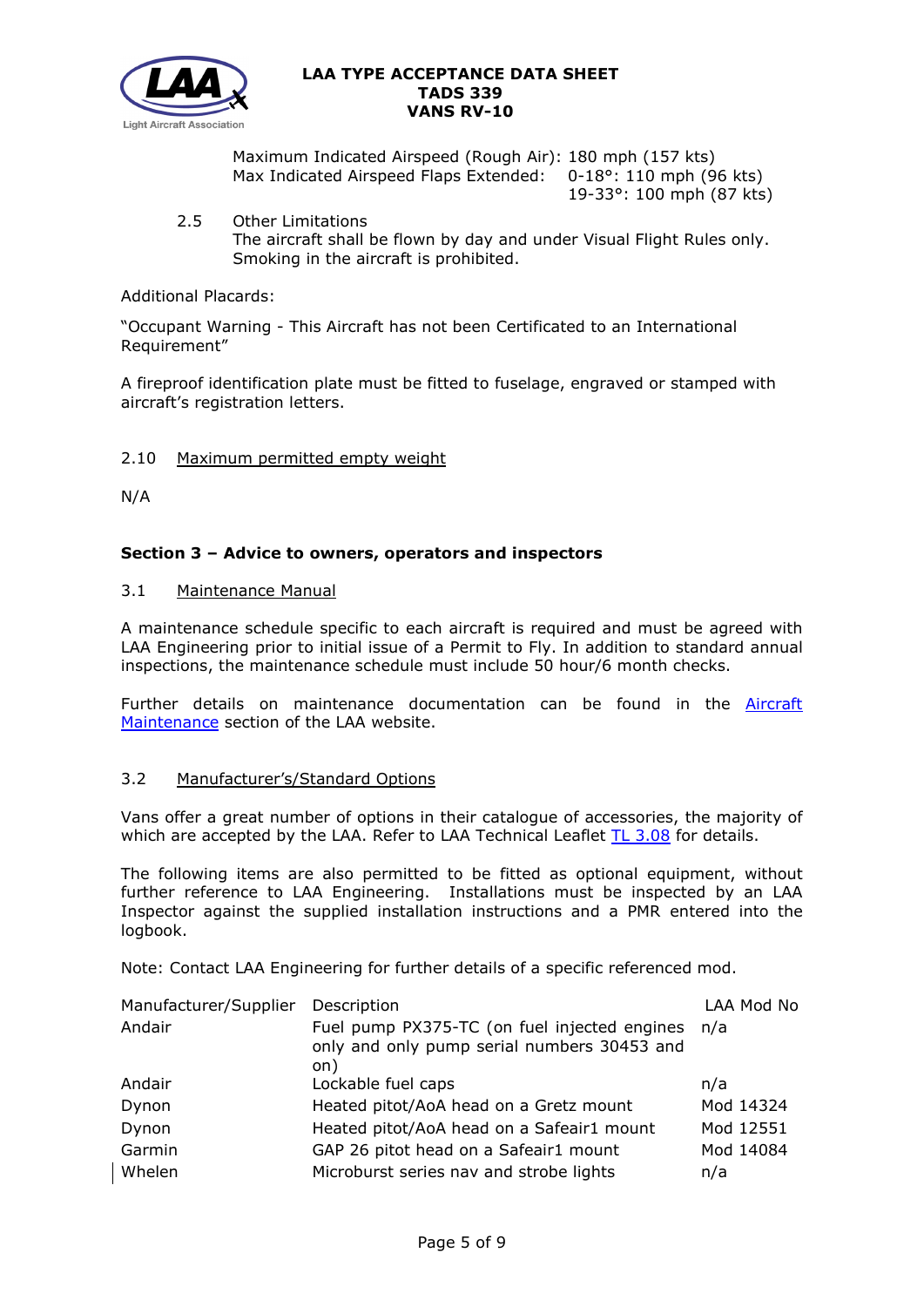

## 3.3 Manufacturer's Information (including Service Bulletins, Service Letters, etc)

In the absence of any over-riding LAA classification, inspections and modifications published by the manufacturer should be satisfied according to the recommendation of the manufacturer. It is the owner's responsibility to be aware of and supply such information to their Inspector.

Copies of RV-10 continuing airworthiness, service information and plans revisions can be downloaded from the Van's Aircraft website: RV-10 Service Information and [Revisions.](https://www.vansaircraft.com/service-information-and-revisions/?aircraft=rv-10&doctype=all&sort=date)

Notifications and Service Letters:

| Reference ID                   | Dated     | Description                                                                  |
|--------------------------------|-----------|------------------------------------------------------------------------------|
| SL-00003                       | 4 Feb 21  | Optional removal of F-1054 tank attach<br>angles                             |
| SL-00033 rev 1                 | 4 Feb 21  | Landing gear component field assessment                                      |
| N 14-07-03                     | 03 Jul 14 | SAIB HQ-14-16 (all-metal lock nuts)                                          |
| N Fuel Lever II Installation   | 20 Dec 11 | Fuel valve lever II installation                                             |
| N Buying a Flying RV           | 19 Apr 11 | Buying a flying RV                                                           |
| N RV-10 Door Latch Switches    | 13 Feb 08 | Door latch switches                                                          |
| <b>SL Soft Rivets</b>          | 26 Nov 07 | Soft rivets                                                                  |
| <b>N Master Switch</b>         | 16 Nov 07 | Inspect master switch                                                        |
| <b>SL RV-10 Motor Mount</b>    | 15 Jan 07 | Motor/motor mount interference                                               |
| <b>N Nosewheel Torque</b>      | 06 Sep 07 | Tricycle gear aircraft Matco nose wheel<br>torque                            |
| <b>N Battery Cables</b>        | 08 Oct 06 | #2 Battery cables                                                            |
| N U-1023                       | 21 Sep 06 | U-1023 nose wheel bearing spacers                                            |
| N Tunnel Temp                  | 12 Jun 06 | Fuselage tunnel temperature                                                  |
| N RV-10 Spur Gear              | 18 May 06 | Door handle spur gear                                                        |
| N 60 Amp Alternator Wiring     | 13 Feb 06 | 60 Amp alternator                                                            |
| <b>N Axle Nuts</b>             | 09 Jan 06 | Axle nut thread depth                                                        |
| N FAB SB 05                    | 01 Oct 05 | Filtered Airbox advisory                                                     |
| N Buying a Used RV Kit         | 11 Aug 04 | Buying a second-hand RV kit                                                  |
| N Buying a Flying RV           | 30 Jun 04 | Buying a flying RV (see also 19 Apr 11                                       |
|                                |           | above)                                                                       |
| N CT-83F                       | 14 Nov 01 | CT82F and CT83F throttle quadrants                                           |
| <b>N Anti-Rotation Bracket</b> | 12 Jun 00 | Fuel pickup tube anti-rotation bracket (the<br>RV-10 design uses a different |
|                                |           | arrangement and this letter is therefore<br>not applicable)                  |

Service Bulletins:

| Reference       | Dated     | Description                                                                                                              |
|-----------------|-----------|--------------------------------------------------------------------------------------------------------------------------|
| <b>SB-00002</b> | 05 Nov 20 | Bottom rudder hinge bracket change & inspection method                                                                   |
| <b>SB 00006</b> | 06 May 20 | Potential leaking of Kavlico pressure sensors                                                                            |
| SB 19-09-09     | 26 Feb 20 | RV-10 updated nose leg                                                                                                   |
| SB 18-05-21     |           | 21 May 18 Proper installation of gauge plug in fuel spider                                                               |
| SB 18-03-30     |           | 30 Mar 18 Elevator control stop inspection                                                                               |
| SB 16-03-28     | 28 Mar 16 | Cracking of wing aft spar web at the inboard aileron hinge<br>bracket attach rivets (note that the rectification actions |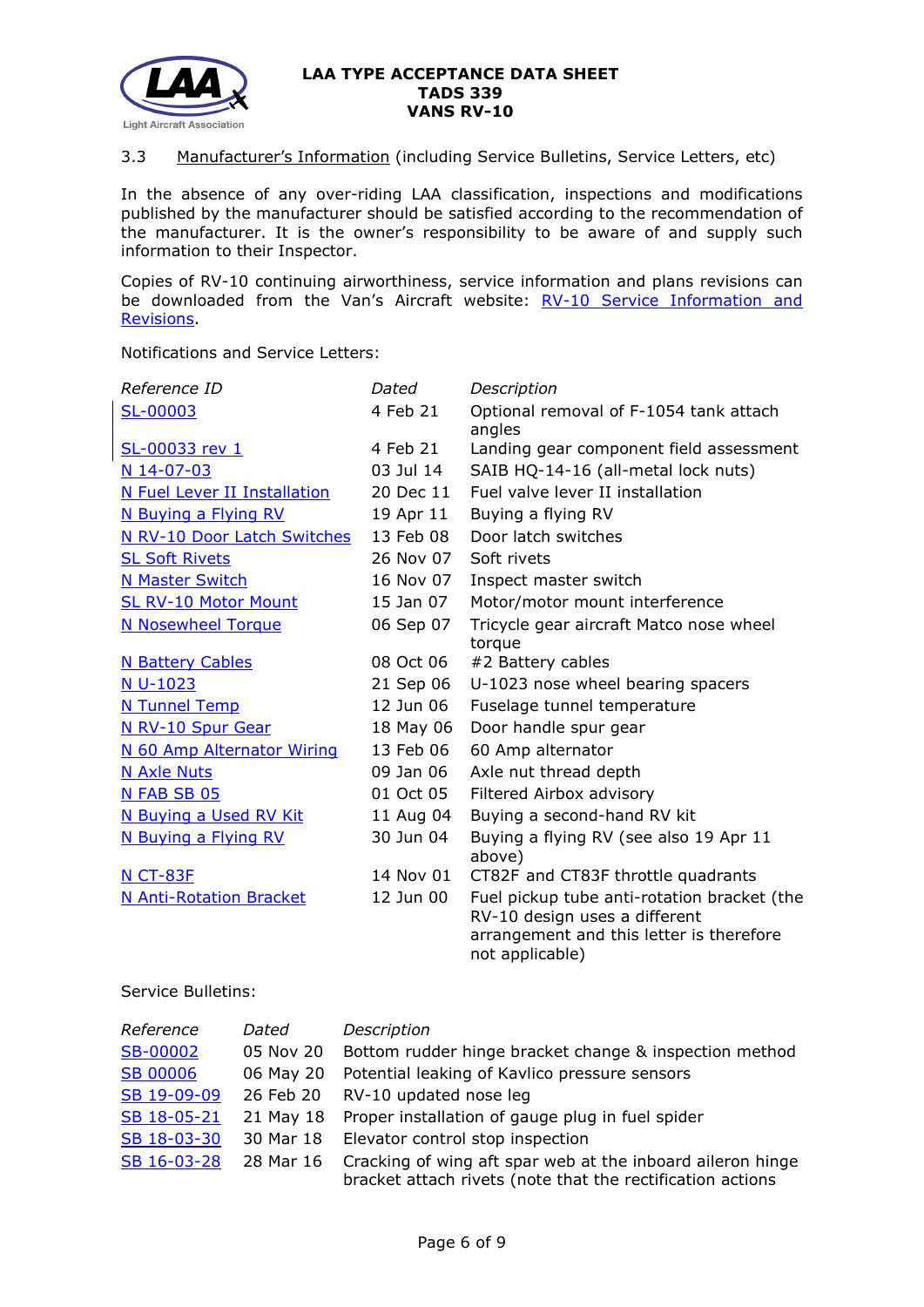

|             |           | given in this bulletin are acceptable to LAA and no                              |
|-------------|-----------|----------------------------------------------------------------------------------|
|             |           | separate repair application is necessary)                                        |
| SB 14-12-22 | 22 Dec 14 | Nose stop flange installation                                                    |
| SB 14-8-29  | 29 Aug 14 | Engine mount elastomer plate                                                     |
| SB 11-9-13  | 13 Sep 11 | Fuel tank slosh inspection                                                       |
| SB 10-1-4   | 04 Jan 10 | Install door safety latch (not mandatory on UK fleet)                            |
| $SB$ 08-6-1 | 01 Jun 08 | F-1010 bulkhead reinforcement                                                    |
| SB 07-4-12  | 12 Apr 07 | Securing flap motor rod end bearing (included in RV-10<br>drawings)              |
| $SB$ 07-2-6 | 06 Feb 07 | Affixing the passenger control stick permanently (included<br>in RV-10 drawings) |
| SB 06-9-20  | 20 Sep 06 | Trim cable anchor (MOD-339-004 covers this)                                      |
| $SB$ 06-2-3 | 03 Feb 06 | Vertical stabilizer                                                              |
| $SB$ 04-3-1 | 01 Mar 04 | Electric flap motor recall                                                       |
| SB 04-2-1   | 01 Feb 04 | Inspect fuel tanks                                                               |
| SB 02-12-1  | 01 Dec 02 | Pre-manufactured hoses                                                           |
| SB 96-10-1  | 01 Oct 96 | Filtered airbox                                                                  |
|             |           |                                                                                  |

## 3.4 Special Inspection Points

- 1. Check and inspect elevator trim systems with rear empennage fairing removed for correct operation and security, including servo and associated drive and electrical system.
- 2. Builders not familiar with the form of solid construction used in this type are encouraged to practise on scrap test pieces to learn techniques of riveting before starting on actual construction.
- 3. These are high-performance aircraft and top-quality workmanship is essential.
- 4. The engine compartments of these aircraft are fairly cramped and care should be taken to avoid overheating problems, charring of the cowlings near the exhaust, vapour-lock due to pre-heating of fuel in gascolator, etc. Insulating the exhaust pipes has been found to help, but can cause problems with premature and hidden corrosion of the exhaust pipes underneath.
- 5. The flaps are operated by rod-ends on the operating pushrods without any backup capturing feature and therefore the rod-ends must be checked carefully for wear to ensure that there is no possibility of a rod-end coming adrift from a flap.
- 6. Take care to minimise operating friction in flying controls by careful attention to hinges, rod-ends, lubrication etc.
- 7. To avoid problems with the nosewheel jamming in the spat it is important to trim the nosewheel spat to ensure generous clearance between the tyre and the wheel aperture in the spat (circa half an inch), and to maintain the correct nosewheel tyre pressure. It is also important to maintain suitable preload on the nosewheel axle bearings, torqueing up the axle nut gently as required in the absence of a conventional spacer between the bearings. Note that the wheel spats are used as part of the locking system for the axle nuts, so if the aircraft is operated with spats removed, alternative means of locking the axle nuts is required. Later type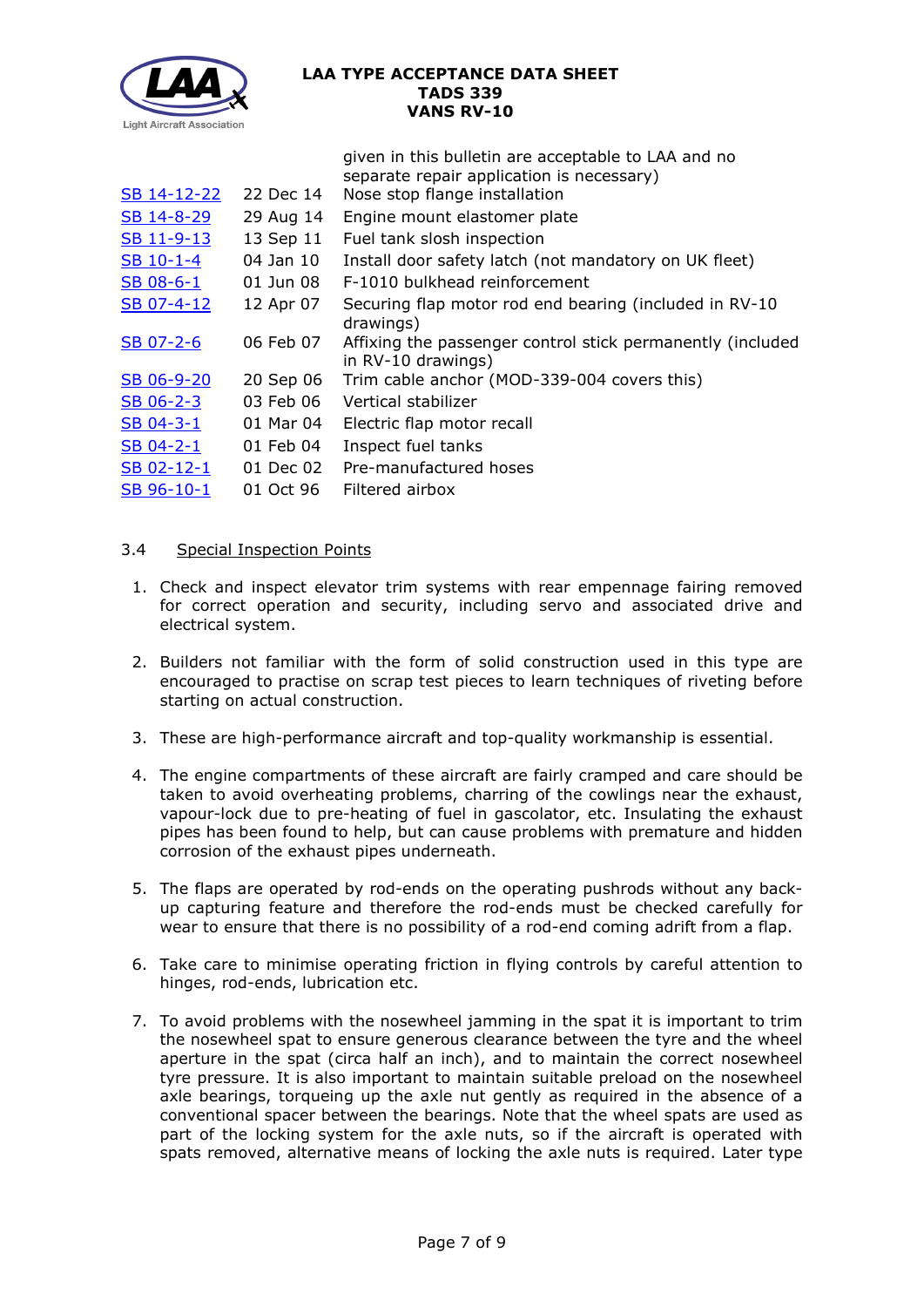

nosewheel forks provided by Van's seek to improve this issue by raising the ground clearance of the nose leg.

- 8. Engine mount cracks have been reported in the vicinity of the undercarriage leg sockets on tailwheel RV-6s, especially when operated from grass fields. Cracks may also occur at other points on the engine mount and they must be carefully and regularly inspected. For repairs to engine mounts, consult with LAA Engineering and prior to carrying out any repairs, submit a [LAA/MOD 8: Repair](http://www.lightaircraftassociation.co.uk/engineering/StandardForms/LAA-MOD%208%20-%20Repair.pdf)  [Proposal](http://www.lightaircraftassociation.co.uk/engineering/StandardForms/LAA-MOD%208%20-%20Repair.pdf) form unless otherwise directed by LAA Engineering. Note: Nigel Reddish has approval to carry out repairs to RV engine mounts without further reference to LAA Engineering under Mod Number 11076 (Email: [sreddishandson@btconnect.com;](mailto:sreddishandson@btconnect.com) Telephone: 01623 810300).
- 9. Longitudinal levelling datum for weight is the longerons in the cockpit area. Aircraft should be weighed with the cockpit doors closed.

## 3.5 Operational Issues

The following Safety Spot articles are relevant to Vans RV-10 aircraft:

1 *Light Aviation* issue [January 2011](http://www.lightaircraftassociation.co.uk/2011/Magazine/Jan/Safety_Spot_Jan.pdf) *Undercarriage Mount Cracks*

Cracks found in nose undercarriage mount caused by rocking in elastomer separation plates.

- 2 *Light Aviation* issue [March 2014](http://www.lightaircraftassociation.co.uk/2014/Mag/Mar/safetyspot_mar.pdf) *Checks for empennage cracks* Relevant to RV-10. Four RV-6s found with cracks in the tail plane, all cracks slightly different and if found contact LAA engineering with repair program so it could be looked at by structures specialists. Cross refer also to [LAA/AWA/14/02](http://www.lightaircraftassociation.co.uk/MM/LAA%20AWA%2014%2002.pdf) and [LAA/AWA/14/03.](http://www.lightaircraftassociation.co.uk/MM/LAA%20AWA%2014%2003.pdf)
- 3 *Light Aviation* issue [June 2016](http://www.lightaircraftassociation.co.uk/2016/Magazine/June/safety_spot.pdf) *Rear spar web cracks* Van's [SB 16-03-28](http://www.lightaircraftassociation.co.uk/engineering/TADs/323/sb16-03-28.pdf) released detailing possibility of cracking at the inboard
- aileron hinge bracket. More likely found on high use examples of type. 4 *Light Aviation* issue [April 2017](http://www.lightaircraftassociation.co.uk/2017/Magazine/Apr/Safety_Spot.pdf) *Water ingestion to autopilot servo*

Autopilot servo suffering from jerky operation damaged beyond repair caused by water ingestion.

5 *Light Aviation* issue [January 2012](http://www.lightaircraftassociation.co.uk/2012/Magazine/Jan/Safety%20Spot.pdf) *Wear on autopilot driveshaft*

Trio EZ autopilot servo drive shaft wear and retaining pin looseness could cause disconnection and control restriction or jam.

Other Operational Issues and Notes

- 1. These are high-performance aircraft but nevertheless the designs are well developed and thanks to good handling characteristics they have achieved a good accident-free record.
- 3.6 Standard Modifications

The following Standard Modifications have been approved on the type. The Standard Modification leaflet associated with each modification (published on the website) must be followed and an **[LAA/MOD1](http://www.lightaircraftassociation.co.uk/engineering/StandardForms/LAA-MOD%201%20-%20Standard%20Mod%20Incorporation.docx)** form completed and return to LAA Engineering in each case (see also [TL 3.06\)](http://www.lightaircraftassociation.co.uk/engineering/TechnicalLeaflets/Mods%20and%20Repairs/TL%203.06%20Using%20an%20LAA%20Approved%20Standard%20Mod.pdf).